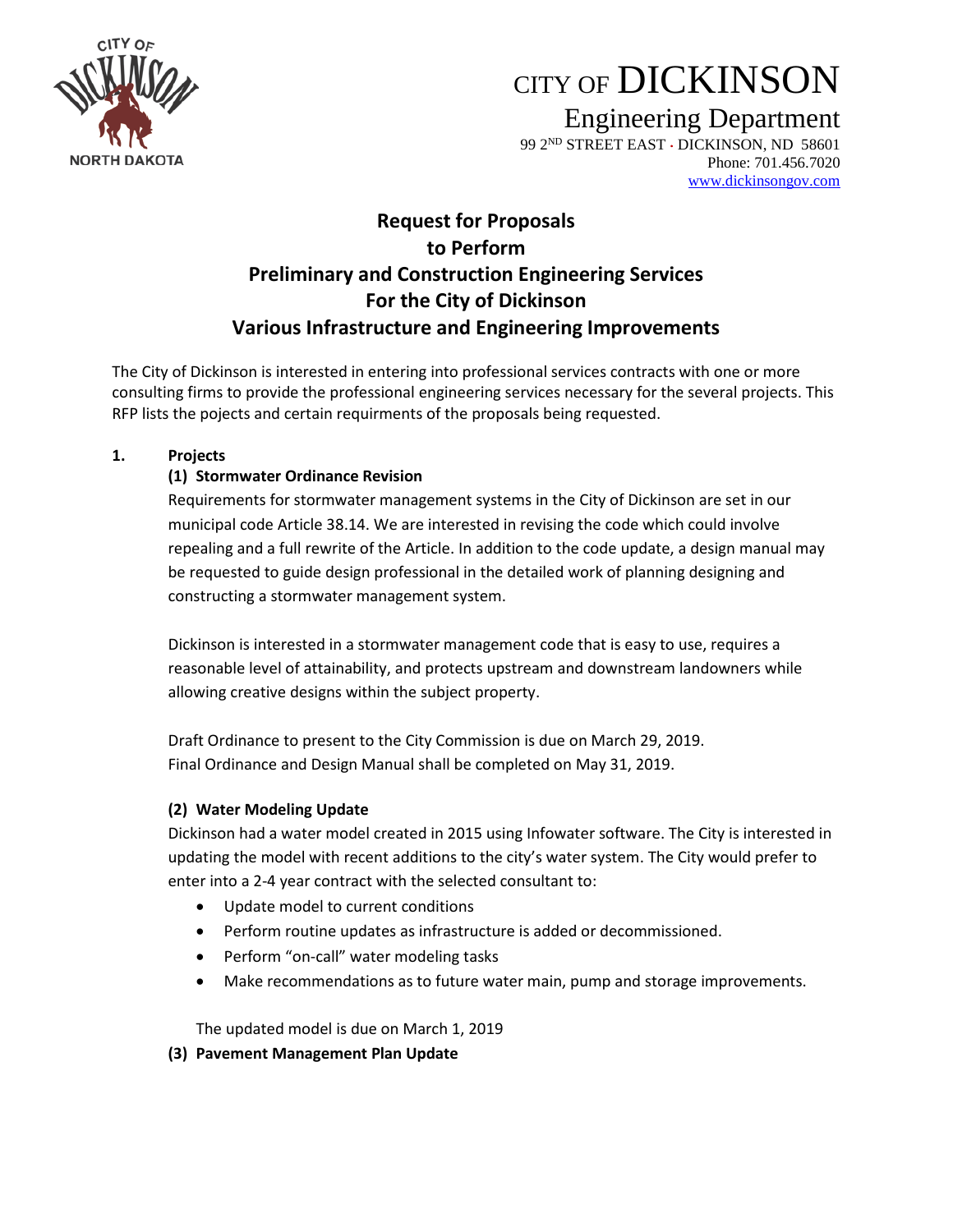# Engineering Department

The city is requesting that a firm complete an update of the 2014 Pavement Management Plan. Visual inspection of pavements will be required as well as updates to the pavement conditions, based on projects completed subsequent to the 2014 study.

The Draft Plan is due June 21, 2019 The Final Plan is due August 2, 2019

# **(4) Lift Station 1 Improvements Construction Engineering**

The City is currently completing the design of Lift Station #1 Improvements. The City is interested in engaging a consultant to administer the Construction Contract. Duties will include: Attending Meetings Material Certification Approval and oversight of testing Construction Engineering Construction Inspection Preparation of Progressive Pay Estimates and Change Orders Final Inspections, Warranty Inspections and Project Closeout

Construction is scheduled for the 2019 season.

### **(5) Reuse Fill Station Design**

The City in interested in extending the reuse water line along  $116<sup>th</sup>$  Ave SW from the point where water custody is transferred to the city, north to a location near the intersection of  $116<sup>th</sup>$ Ave SW and Highway 10. At that location the city would like to construct a fill station that would serve industrial, agricultural and energy service companies with the City's reuse water. The city would like to engage a consultant to complete the following tasks:

- Design of a reuse watermain approximately 1 mile in length
- Design a fill station with the following capabilities
	- o Load out of two trucks at a time
	- o Storage capacity 75,000 gallons
	- o Ability to connect for future pumping and piping of water to a remote location
- Obtain easements or deeds to construct the water lines and fill station

Plans must be completed for a June 1 Bid Opening.

### **(6) 2019 Mill and Overlay Design and Construction Engineering**

This project intends to use City sales tax funding. All preliminary, design and construction engineering will comply with City of Dickinson Standards. The scope of the project is to mill and overlay an undefined group or groups of asphalt streets within Dickinson. Estimated construction budget is \$1.5 million. Final Plan delivery date will be Feb 1, 2019 for a March bid letting and 2019 construction.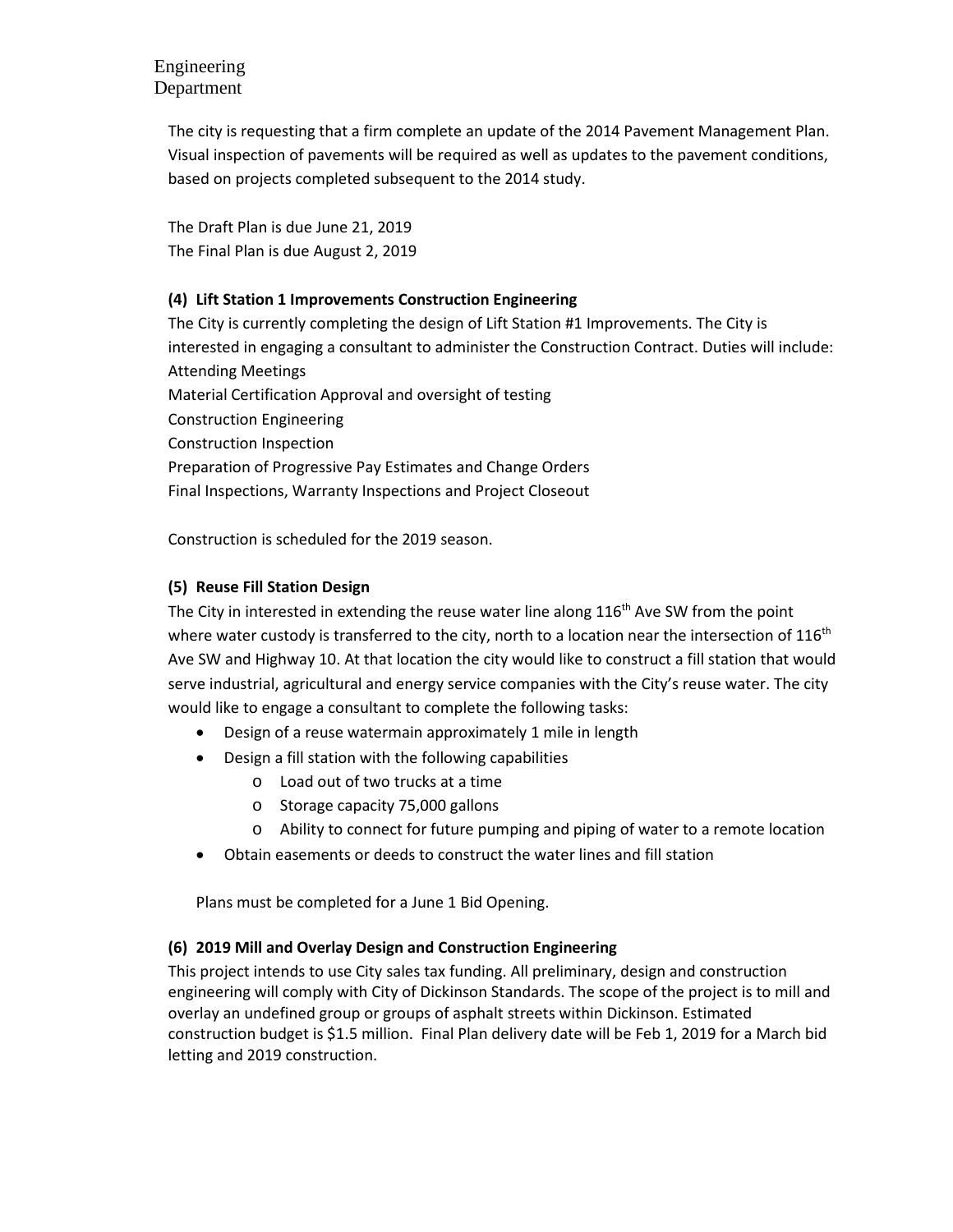### **(7) 2018 NDDOT Urban Roads Design and Construction Engineering**

The City has two projects on the NDDOT STIP for 2019 construction. The first project is a Mill and Overlay on 12th Street W from State Avenue to Hillside Drive. The second project is a Mill and Overlay on 10th Ave W from 15th Street W to 21st St W. While the projects will have separate PCN's, they are proposed to be tied together on the April 12<sup>th</sup> NDDOT Bid Letting.

### **(8) General Landfill Engineering Services**

The following Task Order is to coordinate, evaluate, and prepare the required semiannual and annual reports for the 2019 water quality data from the Environmental Monitoring System (EMS).This will include preparing the 2019 Spring and Fall Groundwater Reports, 2019 Annual Facility/Groundwater Report, and Annual waste survey report for the Dickinson Disposal Landfill. These reports are required by the North Dakota Department of Health (NDDH) under the terms of the City of Dickinson Solid Waste Permits 0315, 0030, and 0194.

Additional services may include, but are not limited to: meeting with the North Dakota Department of Health (NDDH) regarding the groundwater monitoring system performance, conducting additional evaluation of groundwater results, performing landfill cut/fill surveys, and responding to NDDH comments

### **(9) South State Ave Watermain Construction Engineering**

The City is completing the right of way acquisition for the South State Ave Watermain Improvement Project and anticipates construction in 2019. The City is interested in engaging a consultant to administer the Construction Contract. Duties will include: Attending Meetings Material Certification Approval and oversight of testing Construction Engineering Construction Inspection Preparation of Progressive Pay Estimates and Change Orders Prepare Reimbursement Requests to the State Water Commission Final Inspections, Warranty Inspections and Project Closeout

### **1. Scope of Services**

The services performed by the consulting firm shall include all work, materials, and equipment necessary to survey, design, and prepare contract documents, reports, etc.. The consultant will assist with the contract awards when applicable. The 2018 Urban Roads project will be bid through the NDDOT bid letting.

The deliverables shall use AutoCAD Civil 3D, Microsoft Word, Microsoft Excel, Adobe Acrobat and ARCGIS. The deliverables are to include, but are not limited to, the following: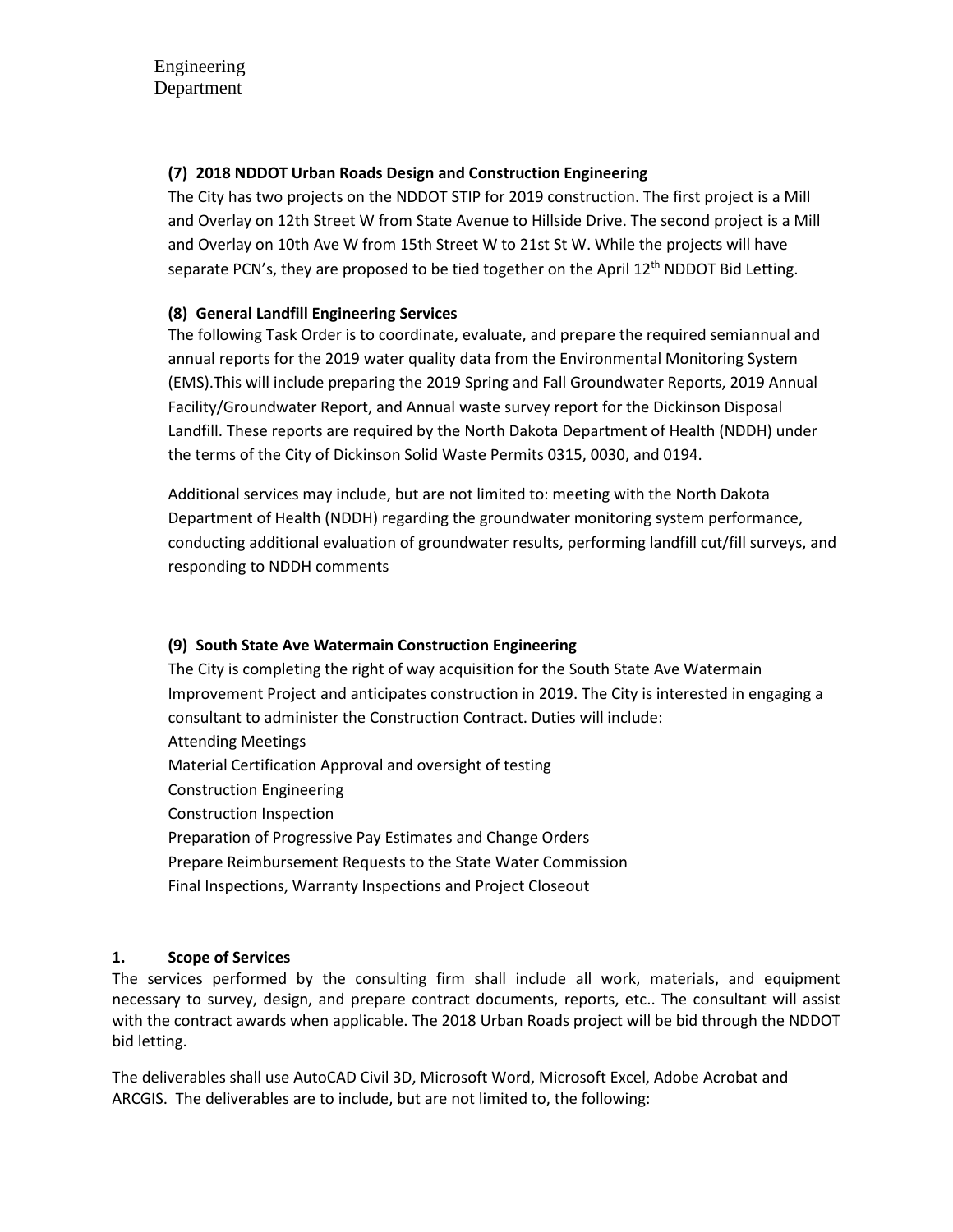Engineering Department

- Preliminary cost estimates.
- Exhibits for public and landowner meetings
- FHWA Environmental Approval (Urban Roads Project only)
- 90% plans, specifications and estimate
- Final plans, specifications and estimates
- 50% reports and Final signed reports

The construction engineering services required would include but are not limited to:

- Contract administration
- Construction staking and observation
- Records Keeping
- Change Order Preparation
- Preparation of As-Builts

#### **2. Contract Information**

The City anticipates that the selection process will be completed by approximately November 1, 2018. Negotiation with the selected consultant will commence upon notice that the selection process is completed. The City will not guarantee a set amount of work or contract value for these services. Each contract is anticipated to begin between November 5, 2018 and December 4, 2018.

#### **3. General Requirements**

Qualification of consultants will be based on experience, typical licensure, certification or registration, or past work for the City as demonstrated in the consultant's reply to the Request for Proposal (RFP). Any additions to or replacement of consultant team members during the contract period shall have the prior approval of the City of Dickinson.

#### **4. Selection Criteria Information**

Emphasis should be placed upon providing information concerning your proposed project approach, similar projects your firm has recently performed, and the availability and qualifications of your key staff. Innovative approaches that add value to the City will be given preference The proposal may include additional information, as deemed appropriate, subject to the overall length restriction established in Proposal Requirements. The selection committee will review and evaluate the proposals submitted based on the following criteria and the weighted value assigned to each. Include a detailed statement for each evaluation criteria.

- A. Experience, Expertise and Location of staff assigned to the project 40% Describe the qualifications and experience of the project manager, key staff, and subconsultants. Describe relevant past projects for the city.
- B. Project Understanding and Approach 30% Describe your firms understanding and approach to the processes, from initial planning through field work and final deliverables. Firms must demonstrate a thorough understanding of the City's standards and procedures. Preference will be given to creative engineering solutions.
- C. Project Deliverables 10% Describe how your firm will organize and deliver information during and at the completion of the project.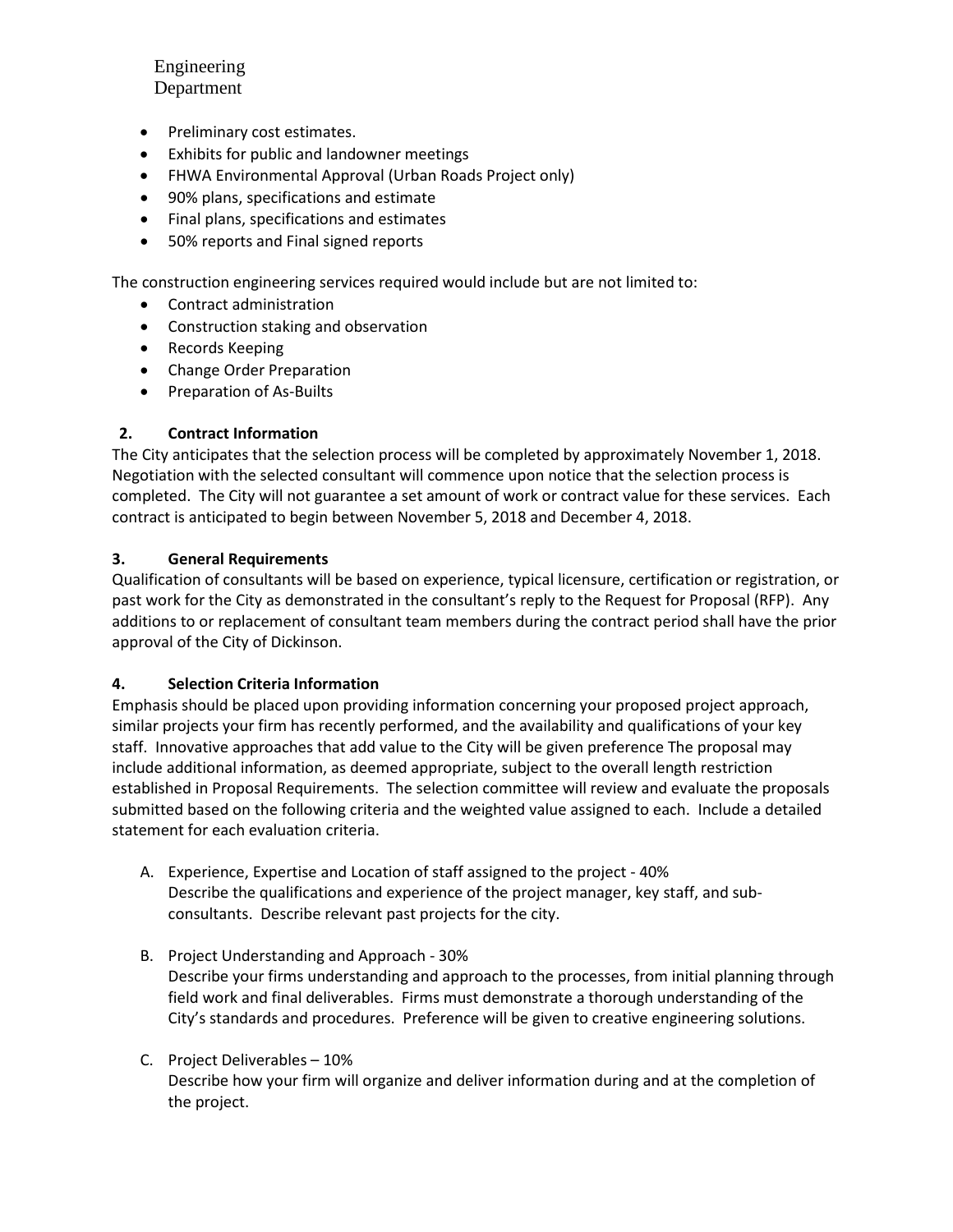D. Schedule – 20%

Describe how your availability and location of staff will allow for successful and timely completion of projects.

#### **5. Proposal Requirements**

Please provide the following information in the order listed:

- 1. A cover letter that states your interest in one or more of the projects listed. If your firm is proposing on more than one project, please prioritize your project interest in the letter.
- 2. Include your firm's approach to addressing the identified tasks, your understanding of the projects' scope, and key issues. Briefly discuss similar projects the members on your team have completed recently. This listing should be limited to the three most applicable projects.
- 3. The office location of the key team members that will be working on the project.
- 4. A disclosure of all work for other clients that may be affected by work on the proposed contract to avoid a potential conflict of interest.
- 5. Identify the principal or manager who will serve as the project manager and primary point of contact for your firm.
- 6. A project schedule outlining the timeline and estimated completion date of each major task identified in your scope of work. This should include a schedule with a description of all deliverable products throughout the period.
- 7. Current Rate Sheet with direct reimbursable rates, if applicable.
- 8. For projects 1-3 please provide a Lump Sum fee that is commensurate with your proposed project approach and deliverables.

On the cover page of the proposal, please include title of the RFP "**2019 Dickinson Engineering Projects"**, the name of the project(s) included in the proposal, and the email address of the person who should receive the results of the selection.

The proposal shall be limited to 5 single-sided pages. Each project can use up to 5 pages. However, a single cover shall be utilized along with a single rate sheet. Similar project experience can be included in an appendix, but should be kept brief and should be combined for similar project types as appropriate. Each proposal will be evaluated by a selection committee on the basis of the information shown above.

Upon completion of the evaluation process, the firms will be ranked in order of qualifications. The City of Dickinson reserves the right to hold interviews with firms whose proposals most clearly meet the RFP requirements. It is anticipated that one firm will be selected per project, but that a single firm may be selected for more than one project.

Fees shall be negotiated with the successful firm. If the fee cannot be agreed upon, the City reserves the right to terminate negotiations, and then negotiate with the second and third ranked firms in order, if necessary, until a satisfactory contract has been negotiated.

All costs associated with proposal preparation shall be borne by the proposer. The City reserves the right to reject any and/or all proposals and to not award contracts for any and/or all projects.